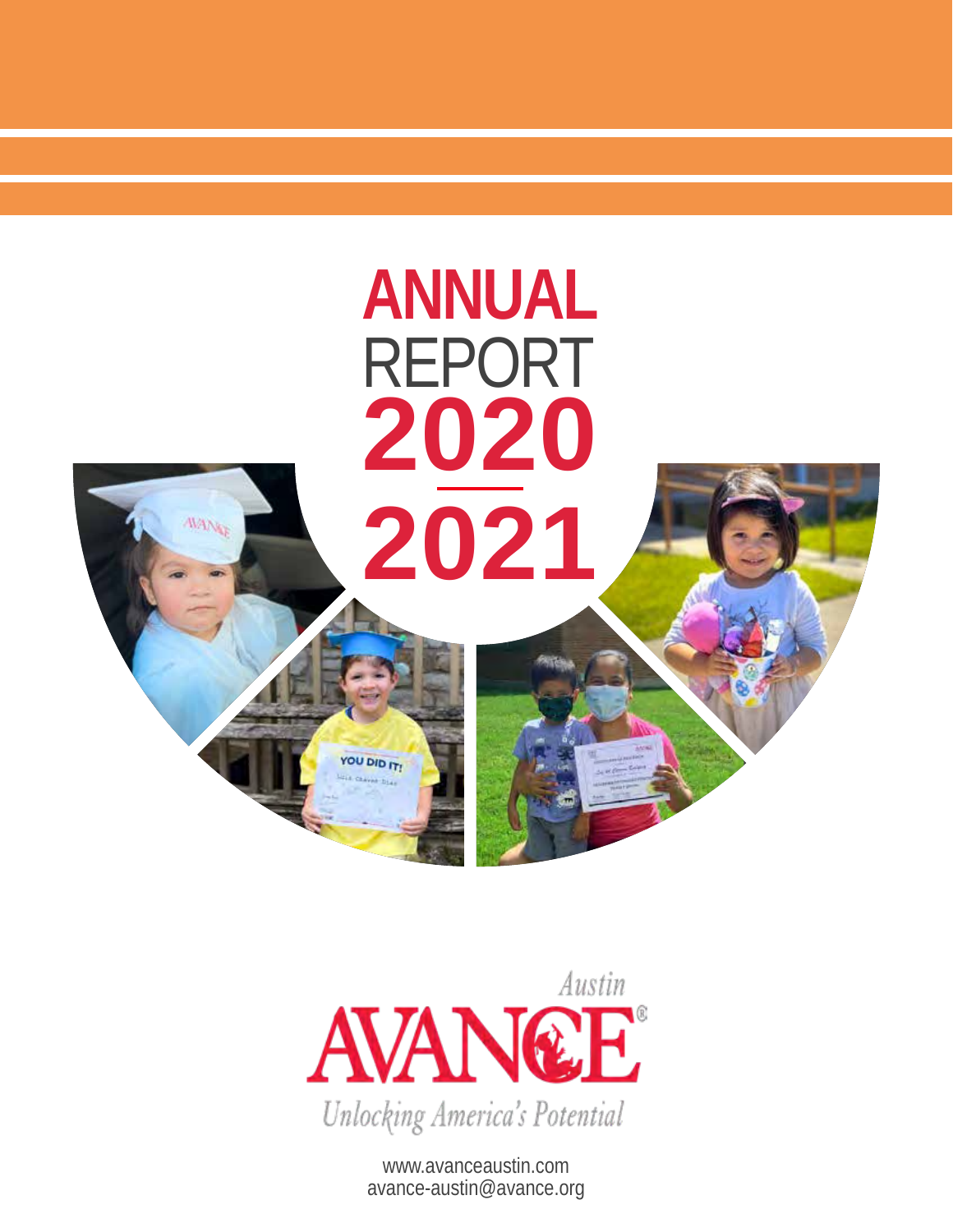## **Letter from the Executive Director** Cristina Garza

While many describe the 2020-2021 year of unprecedented challenges, here at AVANCE-Austin we think of it as the year of unparalleled innovation. We transformed our classes into a high-quality virtual experience, while simultaneously providing our clients with access to digital literacy, internet, mental health support, food, and cash assistance. We believe that our mission is to "prepare not repair," but we also know we must meet our families where they are and help break down the barriers they face in order for them to fully focus on education.

However, instead of retelling all of the stories of hardships our families faced, I want to celebrate our collective achievements of the past school year. Through our programs, we mobilized hundreds of parents to embrace their role as educators. A record number of individuals participated in our signature nine-month Parent-Child Education Program (PCEP). We increased our presence in Central Texas by expanding our reach to northern Austin. Our summer literacy H-E-B Read 3 program also saw record attendance numbers.

The accomplishments of our programs can be attributed to the perseverance and dedication of our clients and our teachers. Our clients collaborated with us to make the safety decisions and teaching adjustments that allowed the program to thrive. This year, instead of entrusting their children to our Early Childhood (EC) educators in AVANCE classrooms, our EC educators worked directly with our parents to ensure that children would receive, at home, the high-quality early childhood education that leads to healthy brain development. We owe the success of this year, listed throughout this annual report, to our AVANCE-Austin familia.

### Board of Directors

Board Chair Lisa Tomaka

Vice Chair Maria Cantú Hexsel

Treasurer Jorge Padilla

**Secretary** Vanessa Santamaria Dainton

Belinda Arambula Susana Castillo-Littlejohn Cristina Cornejo Julio de la Llata Yajaira Muñoz McKiver Alma Ruiz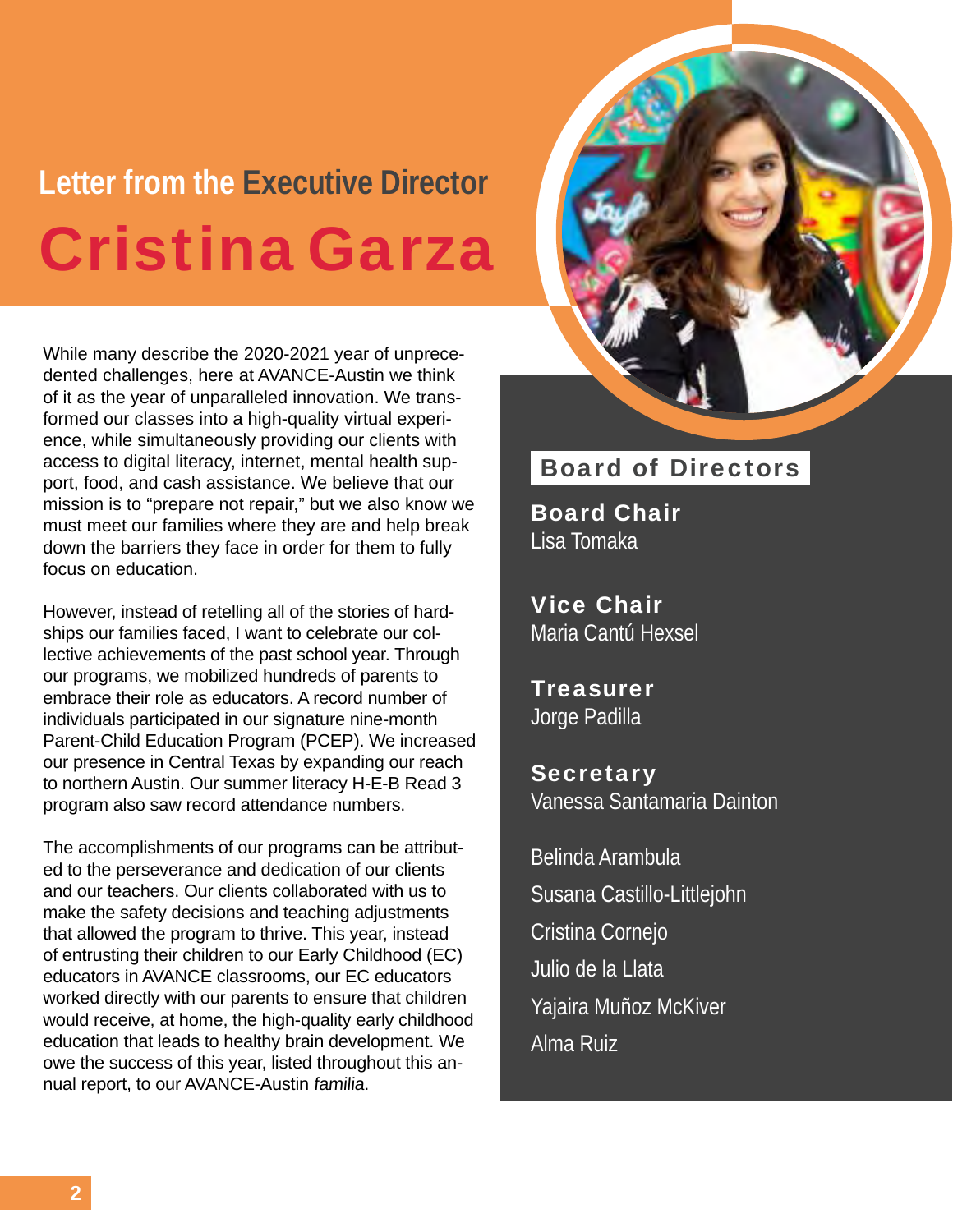# Mission,Vision,& The AVANCE Way

### Mission

AVANCE creates pathways to economic mobility for predominantly Latino families through high-quality, culturally responsive, two-generation programming that ensures school readiness for young children and opportunities for parents to build social and economic capital.

### Vision

We envision a world where all children and families have equitable access to resources and opportunities to reach their fullest potential, transforming the communities in which we live.



AVANCE provides educational content for families with young children in three program categories: Child-Focused, Parenting, and Parent-Focused.

### Child-Focused Programming

- Encourages Developmental Milestones
	- Social/Emotional/Cognitive
	- Fine/Gross Motor
	- Literacy/Language
- Prepares Families for Pre-K and Beyond

### Parenting Programming

- Spotlights Parents as Child's First Teacher
- Nurtures Communication & Relationships
- Prevents Toxic Stress, Trauma, & Child Abuse/Neglect
- Encourages Community & School Involvement

### Parent-Focused Programming

- Supports Financial Stability
- Prepares for Workforce Assimilation
- Increases Business Ownership
- Ecourages Overall Economic Success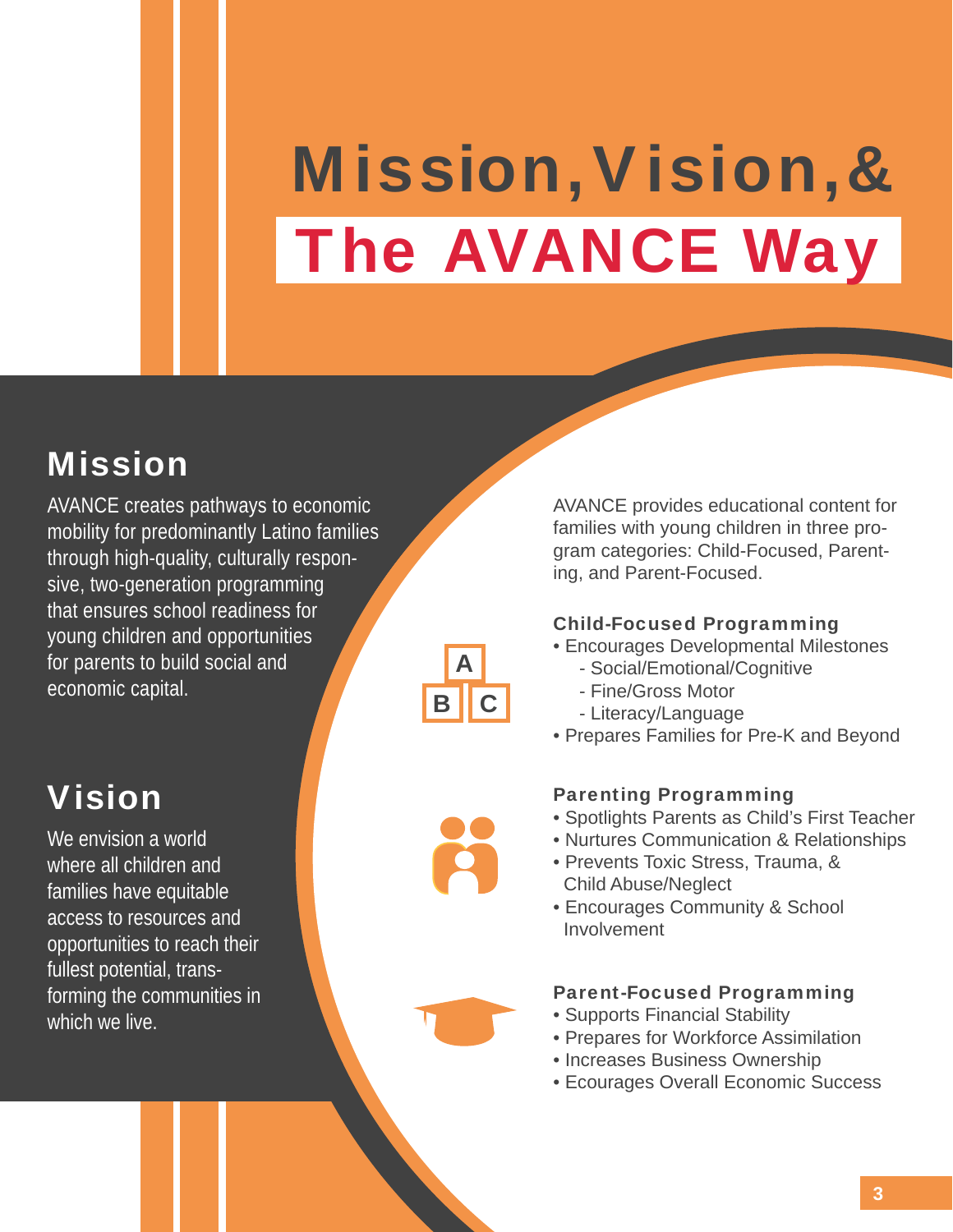# Building Foundations

AVANCE provides stimulating and nurturing, age-appropriate educational classrooms for children up to three years old while their parents attend informative parenting sessions.

Children learn school ready concepts such as letters, numbers, figures, colors, and more. Activities are designed and held to stimulate their five senses as well as their fine and gross motor skills to prepare them for pre-school. AVANCE's curriculum is centered around learning through play. Children are screened for developmental delays with Educators providing a detailed work plan and resources for extra support for parents.

The goal is for our children to start school a step ahead. Pre-school teachers and principals often remark how AVANCE children stand apart!

#### B C A Child-Focused Programming

**436** children were served through AVANCE-Austin's early childhood education/2-generation programming. (PCEP, Summer, Triple P, AIMS, and ESL)

**1,937** books were given to families throughout the year through distributions.

**35,825** diapers were given to families throughout the year through distributions.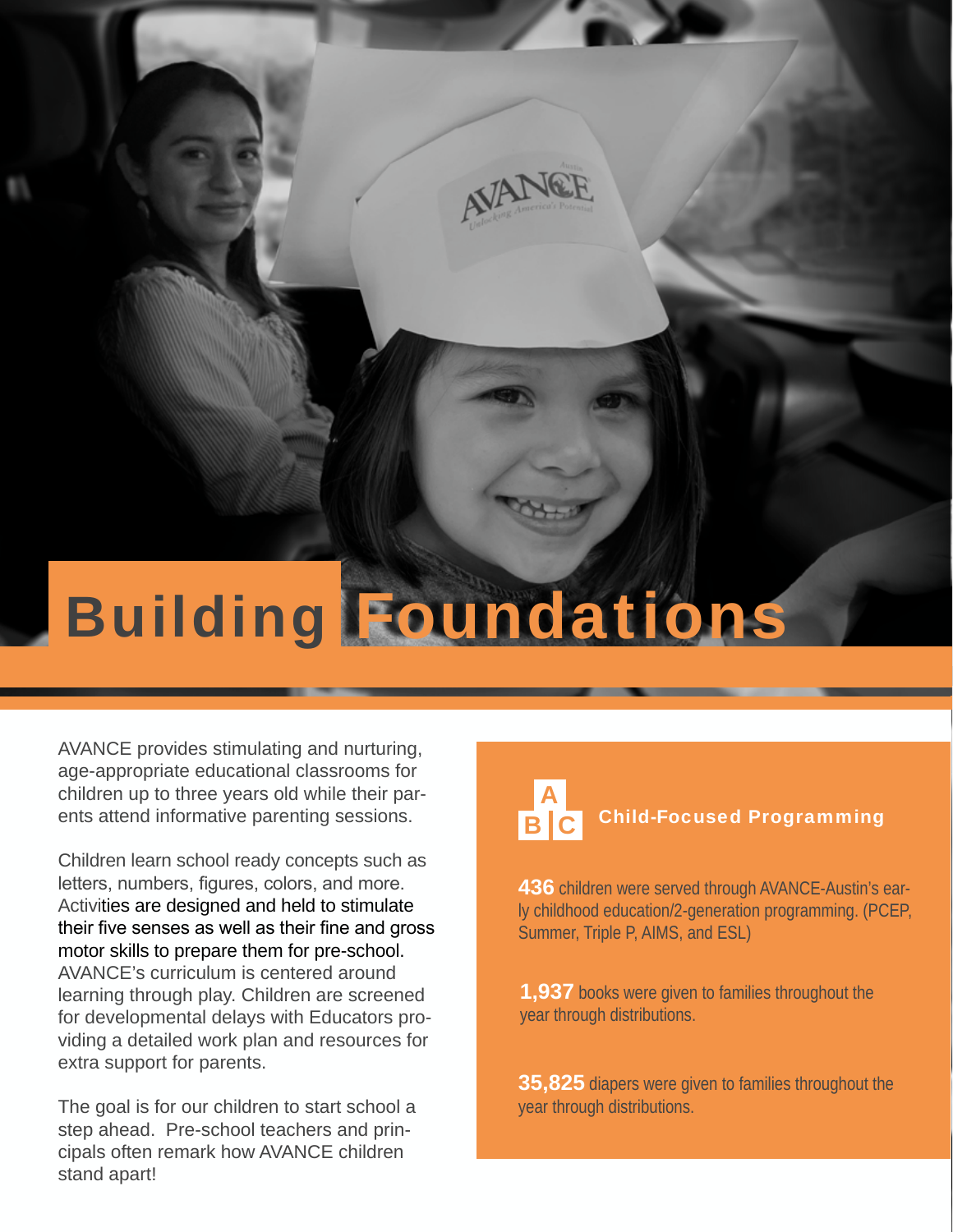# **Creating Pathways**

The best way to ensure children succeed in life is to involve parents in their child's education, especially before age three. AVANCE-Austin leverages our impact on children. We educate parents about their role as their child's first and most important teachers.

Our signature 9-month Parent-Child Education Program (PCEP) includes parenting activities. These activities include parent education, toy making classes, community resource speakers, home visitation, parent-child interactive literacy activities, and leadership training. When parents master the typical parenting behaviors, their children excel in school and life.

Literacy and nutrition education is at the forefront of our summer program and preventing social problems is at the forefront of out Positive Parent-<br>ing Practices program. Resources are continuous-<br>Iv shared to alumni ly shared to alumni.

## Parenting Programming

**356** parents were served fthrough AVANCE-Austin's parenting/2-generation programming. (PCEP, Summer, and Triple P)

**79%** of PCEP parents reported increased positive parent/child interactions.

**77%** of PCEP parents showed improved knowledge to support their child's school readiness.

**77%** of PCEP parents reported reading to their children at least three times a week.

# Providing Access

AVANCE-Austin provides access to resources through PCEP and through our alumni programming.

We partner with Austin Community College to offer English as a Second Language (ESL), Economic Growth Business Incubator to offer Entrepreneurial training through AVANCE Innovative Moms(AIMS), and Community Action to offer GED testing and certification.

All alumni programming includes access to childcare during classes. This past year, AVANCE-Austin partnered with Austin Public Library to provide virtual early literacy activities for children weekly.

### Parent-Focused Programming

**124** parents were served fthrough AVANCE-Austin's workforce development/2-generation programming. (AIMS, ESL, GED, and Alumni)

**\$167,000** in financial assistance was connected to families throughout the year.

**239** tablets with internet connectivity and digital literacy provided to famailies participating in PCEP.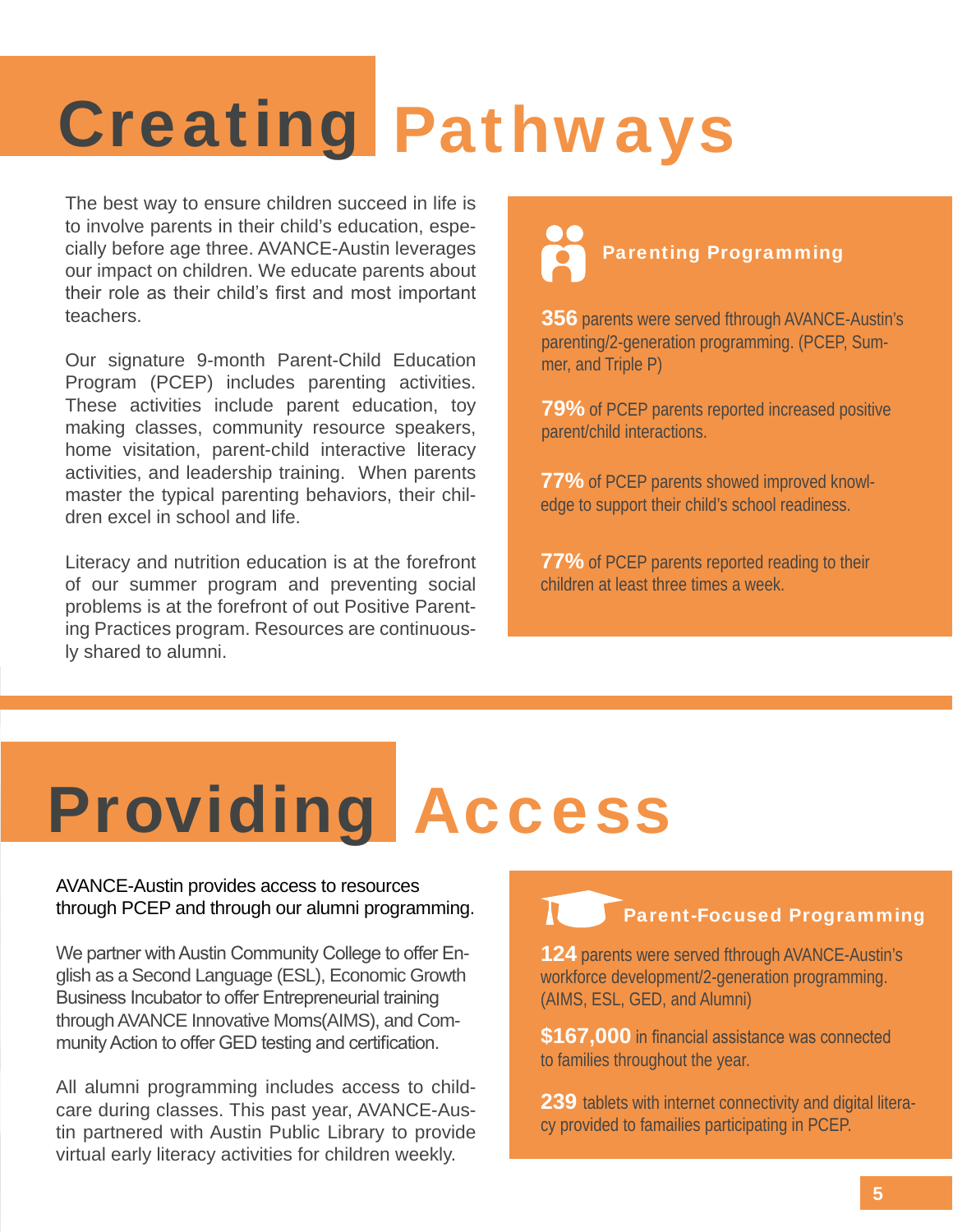

## Overview



## FY22 Goals

**Operating Budget —** \$2,184,528

This year, we are providing our programming through a combination of in-person and virtual classes as our community continues to be affected by the COVID-19 pandemic. Costs include:

• Increased number of program staff

 - case managers/home visitation educators to provide individualized support for parents and to assess safety of home environment.

- early childhood educators to provide both in-person and virtual programming.

• Increased Personal Protective Equipment used during in-personal classes and monthly distributions.

Support our goals by making a donation this month at www.avanceaustin.org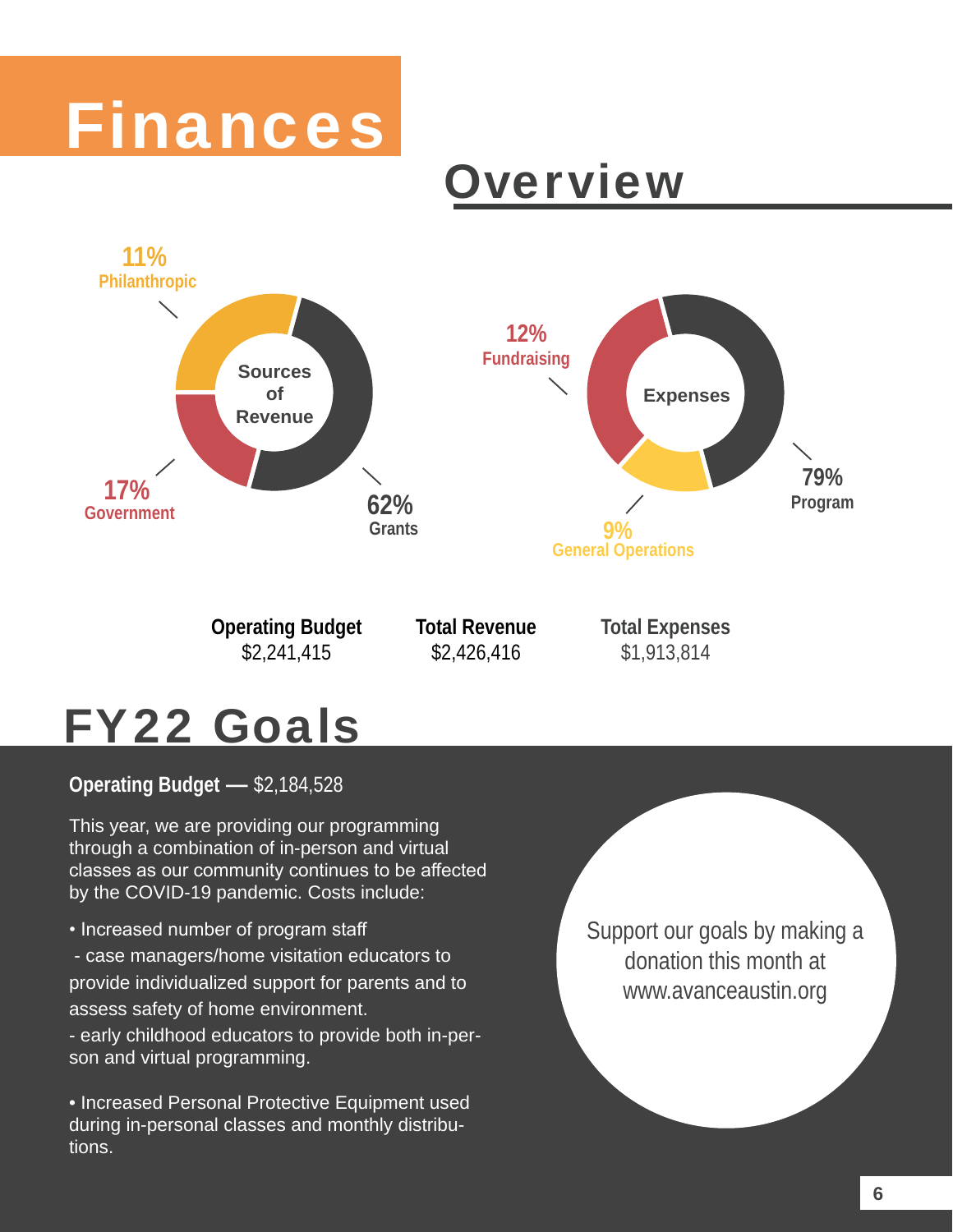

## Basic Need Support

Last February, Texas families faced a week of harsh winter weather. Many of AVANCE-Austin families, who were already facing adversities from living in poverty and also trying to navigate living through the COVID-19 pandemic, reported an increase of basic needs due to Winter Storm Uri.

During that week, AVANCE-Austin provided families with bottled water, food, blankets, clothing, diapers, wipes, and toiletries. Home Visitors/Parent Educators also connected families with existing public resources such as free property damage repairs, new mattresses, rent relief, and up to \$1,200 in cash assistance to help them meet their immediate needs

AVANCE-Austin is not in the business of emergency services. However, in times like these, our role as an advocate for Hispanic families takes precedent. While we believe that our work is to "prepare not repair," we recognize that in order to focus on education, parents must be able to provide for their families.